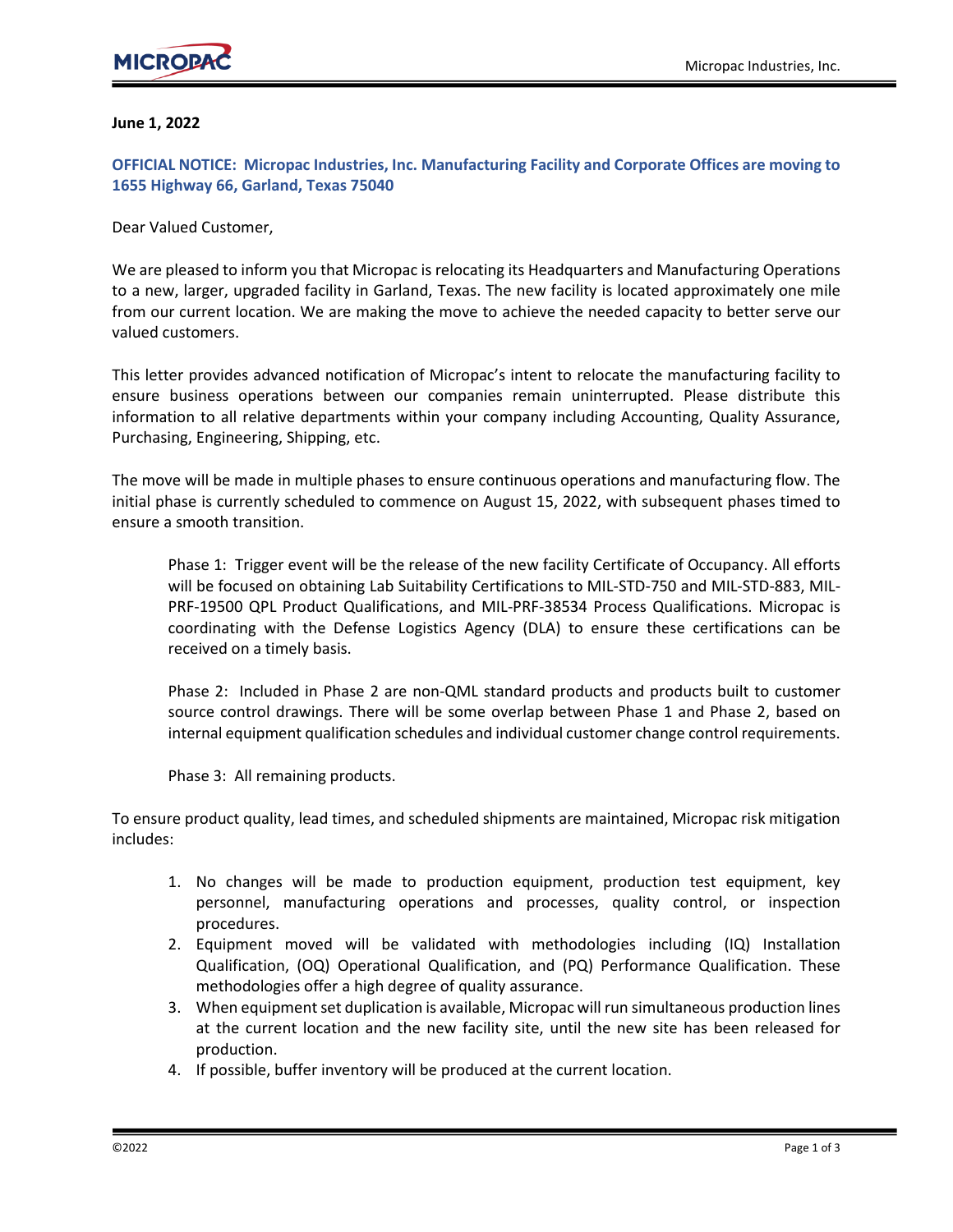

5. All Micropac personnel have high awareness of the importance of the move, and are contributing to its success. This includes Management, front line supervisors, and production personnel.

Micropac's email addresses and main phone number will remain unchanged. Our new mailing address will be the same as the new physical address:

#### **Micropac Industries, Inc., 1655 Highway 66, Garland, Texas 75040**

Due to the inherently unpredictable nature of building construction and sequencing of equipment, process, and product qualifications, the move scheduling may adjust accordingly. We will keep in contact with you to let you know the exact move dates, and to let you know when all correspondence, PO's, and shipments are to be directed to our new location.

**Quality Management System and Regulatory Approvals:** This move only involves the physical location of the facility. All existing MIL-PRF-19500, MIL-PRF-38534, AS9100, and ISO 9001 Quality Management System Processes currently approved and registered, as well as all other Manufacturing, Inspection, Test Processes, fixtures, tooling, test sets, etc. will be relocated to the new facility, intact and without change. The processes at the new facility will be validated to ensure that they continue to yield fully compliant products. We have coordinated this move with the Defense Logistics Agency (DLA) and Micropac's AS9100 Registrar to ensure that our processes and systems will remain compliant to MIL-PRF-19500, MIL-PRF-38534, and approved to AS9100 / ISO 9001 after the relocation.

**Continued Approval by Your Company After the Move:** After the move, Micropac's Quality Department welcomes all customers to visit our new facility to perform a Quality audit to ensure that Micropac remains an approved supplier for your company. Please contact the Micropac Quality Department now to let us know if your company requires a new on-site audit, so we may make arrangements with you in advance.

Ken Hall, VP Quality - email: [kenhall@micropac.com](mailto:kenhall@micropac.com)

We sincerely appreciate your ongoing business. Thank you in advance for your cooperation and support.

Mark U. King

Mark W. King President, CEO and Chairman of the Board Micropac Industries, Inc.